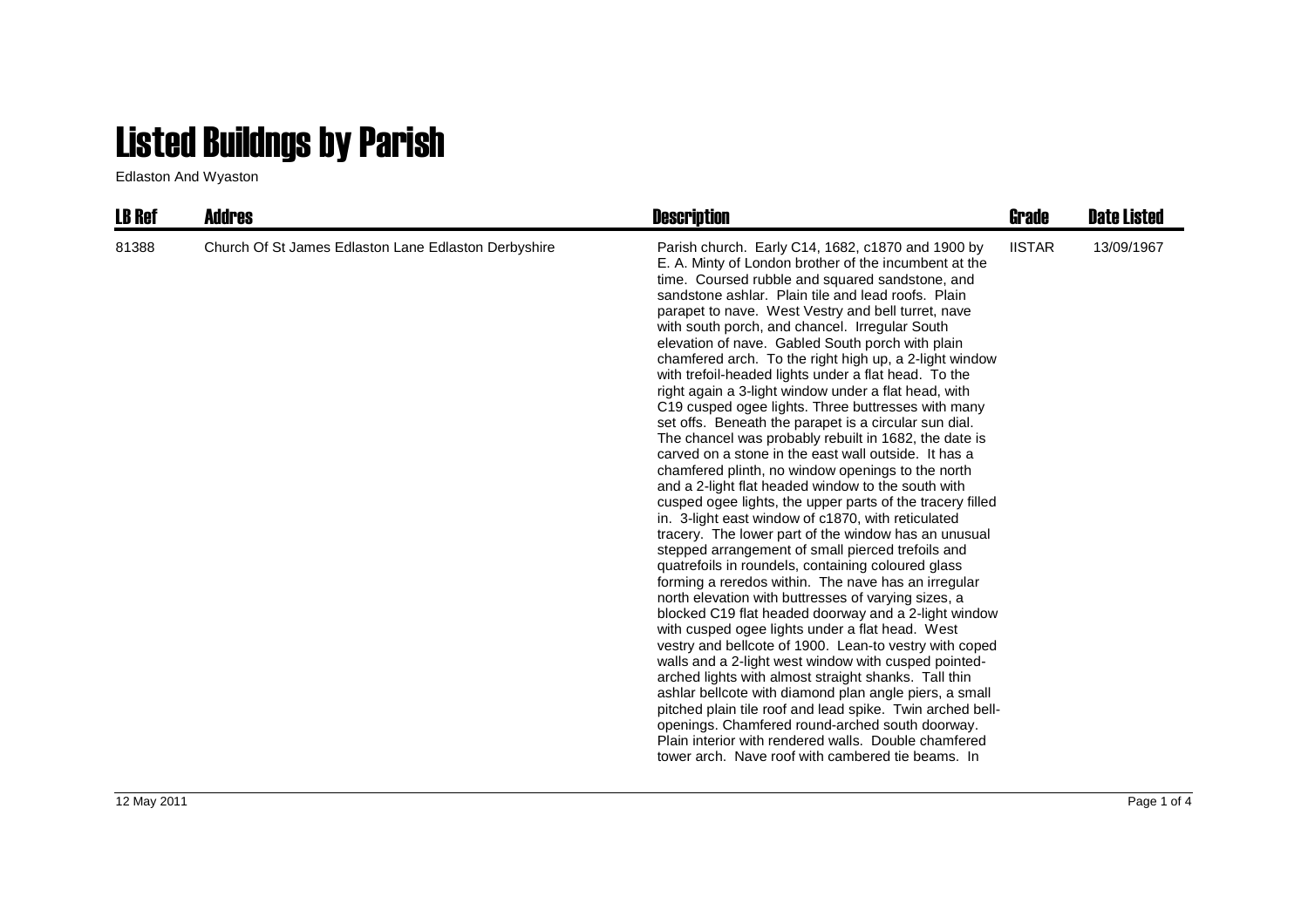| <b>LB Ref</b> | Addres                                               | <b>Description</b>                                                                                                                                                                                                                                                                                                                                                                                                                                                             | Grade         | <b>Date Listed</b> |
|---------------|------------------------------------------------------|--------------------------------------------------------------------------------------------------------------------------------------------------------------------------------------------------------------------------------------------------------------------------------------------------------------------------------------------------------------------------------------------------------------------------------------------------------------------------------|---------------|--------------------|
|               |                                                      | the north and south walls are several corbels from the<br>earlier roof. At the east end of the nave is the<br>octagonal stone bowl of a font. At the west end of the<br>nave a small font with octagonal bowl and base.<br>Three charity boards dated 1765. C14 double<br>chamfered chancel arch on damaged moulded<br>capitals. Listed for Group Value.                                                                                                                       |               |                    |
| 81389         | Church Of St James Edlaston Lane Edlaston Derbyshire | Table tomb c1711. Sandstone. Plain base with<br>inscriptions to south and east. That to south reads<br>Here Iveth the body of John/Kirkland: son of Paul<br>Kirkland/ of Wyaston who departed/this life ye 26th of<br>October in ye/23 year of his age 1711/ who hath a<br>good child to his/ Inscription to east reads Paul<br>Kirkland/Benefactor to the/poor, buried April<br>20th/1714. Flat overhanging slab on top with chamfer<br>on underside. Listed for Group Value. | $\mathbf{H}$  | 12/07/1985         |
| 81390         | Church Of St James Edlaston Lane Edlaston Derbyshire | Table tomb. Probably late C17. Sandstone. Plain base<br>with pilaster strips at the angles. Illegible latin<br>incription on north side. Flat overhanging top with<br>bold gadrooning. Listed for group value only.                                                                                                                                                                                                                                                            | - II          | 12/07/1985         |
| 81391         | Church Of St James Edlaston Lane Edlaston Derbyshire | Cross, possibly a preaching cross. C17 Sandstone<br>ashlar. Square chamfered plinth, moulded circular<br>base, tapering circular shaft and a ball. Listed for<br>Group Value.                                                                                                                                                                                                                                                                                                  | $\mathbf{II}$ | 12/07/1985         |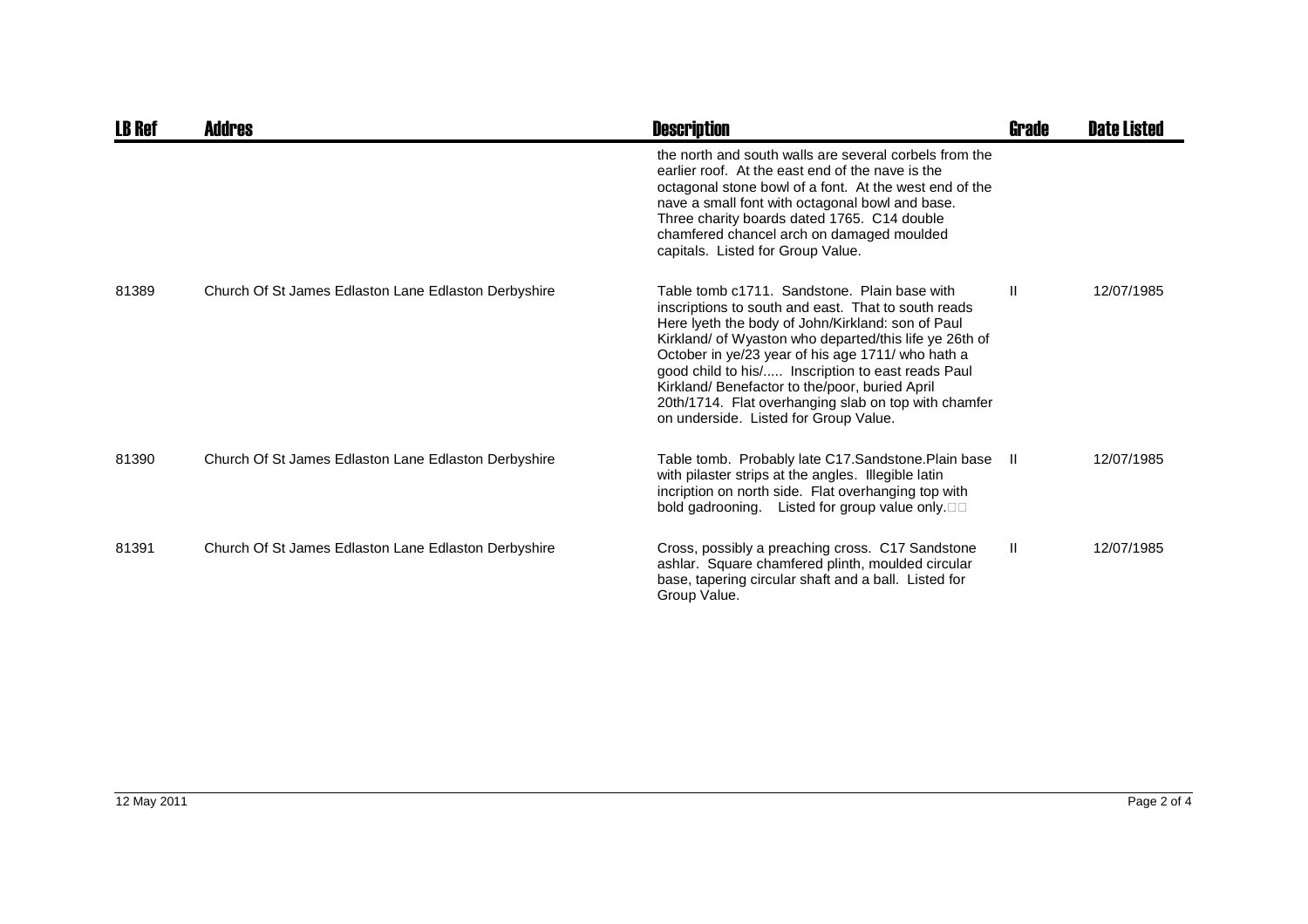| <b>LB Ref</b> | Addres                                                       | <b>Description</b>                                                                                                                                                                                                                                                                                                                                                                                                                                                                                                                                                                                                                                                                                                                                                                                                                                                                                                                                                                                                                                                                                               | <b>Grade</b> | <b>Date Listed</b> |
|---------------|--------------------------------------------------------------|------------------------------------------------------------------------------------------------------------------------------------------------------------------------------------------------------------------------------------------------------------------------------------------------------------------------------------------------------------------------------------------------------------------------------------------------------------------------------------------------------------------------------------------------------------------------------------------------------------------------------------------------------------------------------------------------------------------------------------------------------------------------------------------------------------------------------------------------------------------------------------------------------------------------------------------------------------------------------------------------------------------------------------------------------------------------------------------------------------------|--------------|--------------------|
| 81392         | Edlaston Hall Farm Edlaston Lane Edlaston Derbyshire DE6 2DQ | Farmhouse.Early C18, altered mid C19. Red brick<br>with ashlar dressings, plain tile roofs with stone coped<br>gables and moulded kneelers. Massive pannelled<br>brick central stack and two gable end stacks. Two<br>storeys plus garrets, and lower two storey wings. Semi-<br>basement to central block. North elevation of seven<br>bays. Centre 5-bay block has chamfered quoins and<br>moulded stone eaves cornice. Semi basement has a<br>doorway and 3-blocked 2-light stone mullion windows<br>with flush stone surrounds, Central doorway above<br>with moulded lugged architrave with keystone. C19<br>half glazed door. Side stair leads up. Flanked on each<br>side by glazing bar sashes under wedge lintels.<br>These in turn flanked by blind windows with segmental<br>heads. Three similar blind openings above and<br>between them two C19 glazing bar sashes under<br>wedge lintels. Lower outer bays may be C19 and<br>have a 2-light casement window to each floor, with<br>wedge lintels. Rear elevation has a gabled staircase<br>tower. Interior not inspected. Listed for Group Value. | Ш.           | 13/09/1967         |
| 81393         | Edlaston Hall Farm Edlaston Lane Edlaston Derbyshire DE6 2DQ | Range of farm buildings, probably originally stables<br>with loft over, and cowhouse. C18 and C19. Red brick<br>with sandstone dressings. Plain tile roof with stone<br>coped gables with moulded kneelers. Central two<br>storey C18 range, probably stables with loft over. East<br>elevation has two doorways with Tudor arches, one<br>with stable type doors, the other with a C20 sliding<br>door. Two small windows. Additional bay to left has a<br>window and pair of doors. Long C19 cowhouse to<br>north with one C20 sliding door. Listed for group<br>value only.                                                                                                                                                                                                                                                                                                                                                                                                                                                                                                                                   | Ш            | 12/07/1985         |